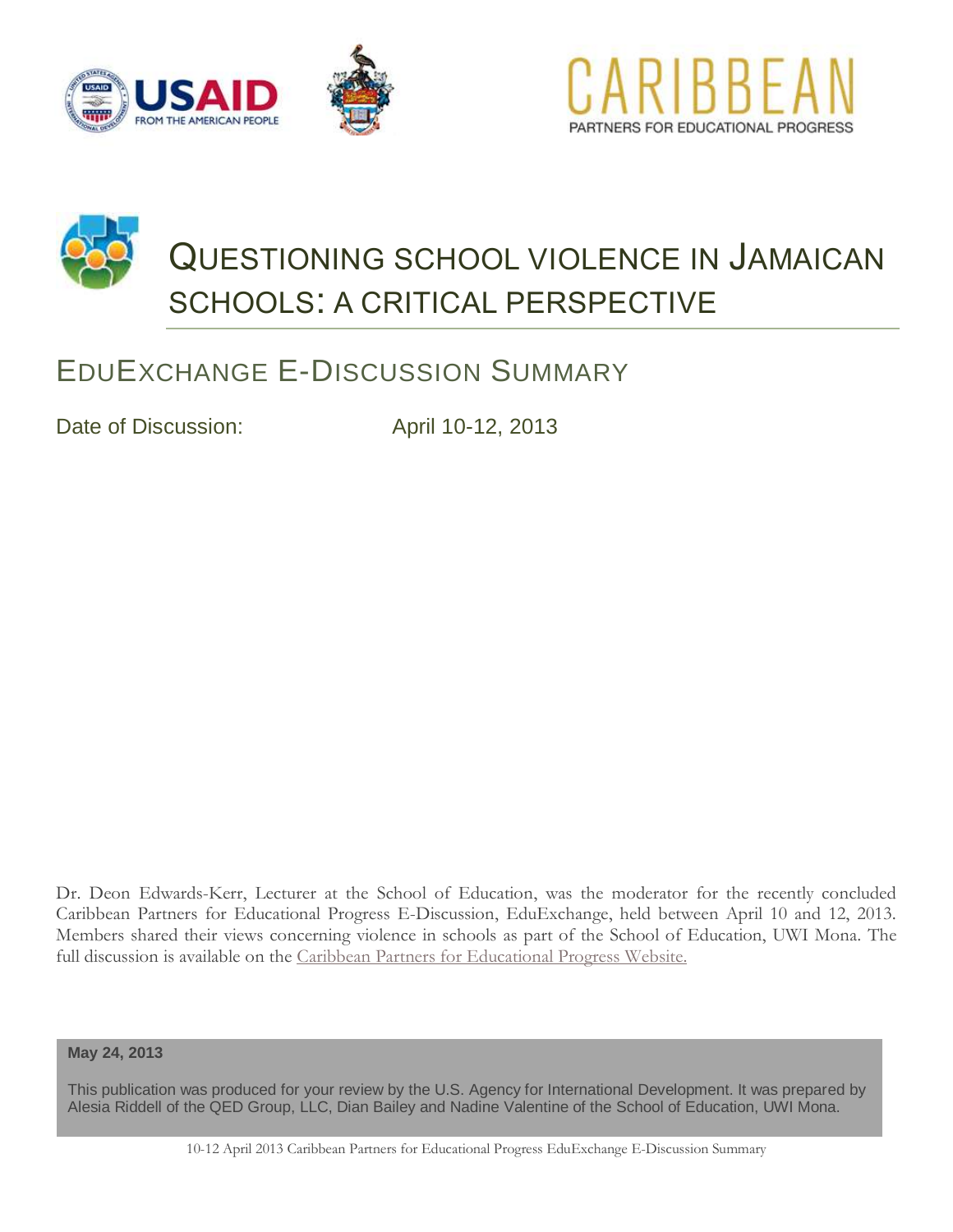# TABLE OF CONTENTS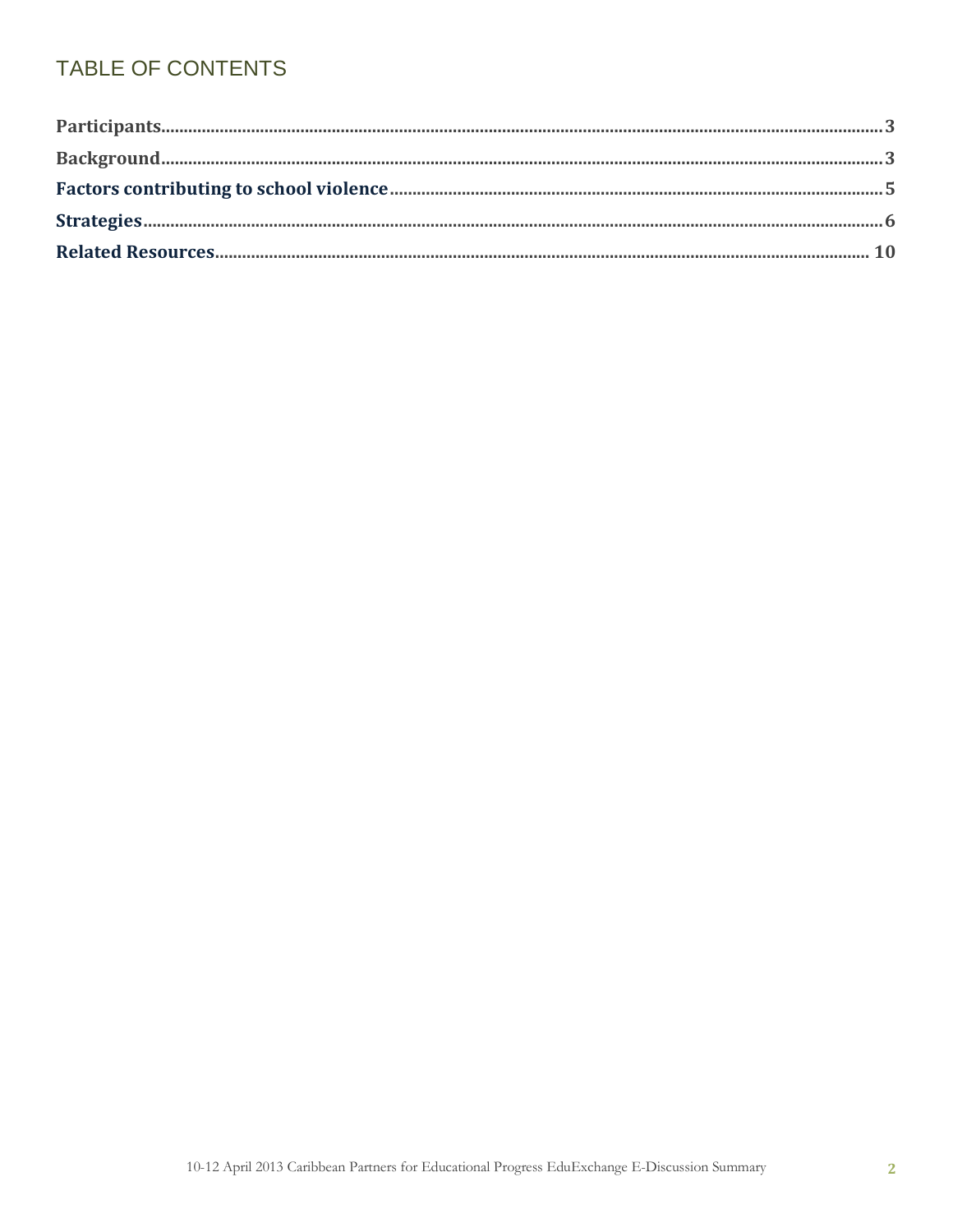# **PARTICIPANTS**

We received twelve comments for the discussion, for which we thank the following persons:

- o Pauline Bain
- o Karen Thwaites
- o Craig Bloomfield
- o Rohan Perry
- o Anthea Henderson
- o Carol Gentles
- o Her Story
- o Joyce Campbell

Contributors belonged to the following organizations:

- o School of Education- UWI, Mona
- o CARIMAC- UWI, Mona
- o Community Advocate
- o Family Life Ministries
- o Peace Management Initiative
- o St. Hugh's High School
- o Old Harbour Primary School

#### **Authors'Acknowledgments...**

*Thank you to our moderator,* Dr Deon Edwards-Kerr. Thank you also to everyone who contributed to the discussion by posting comments and sharing experiences, and resources.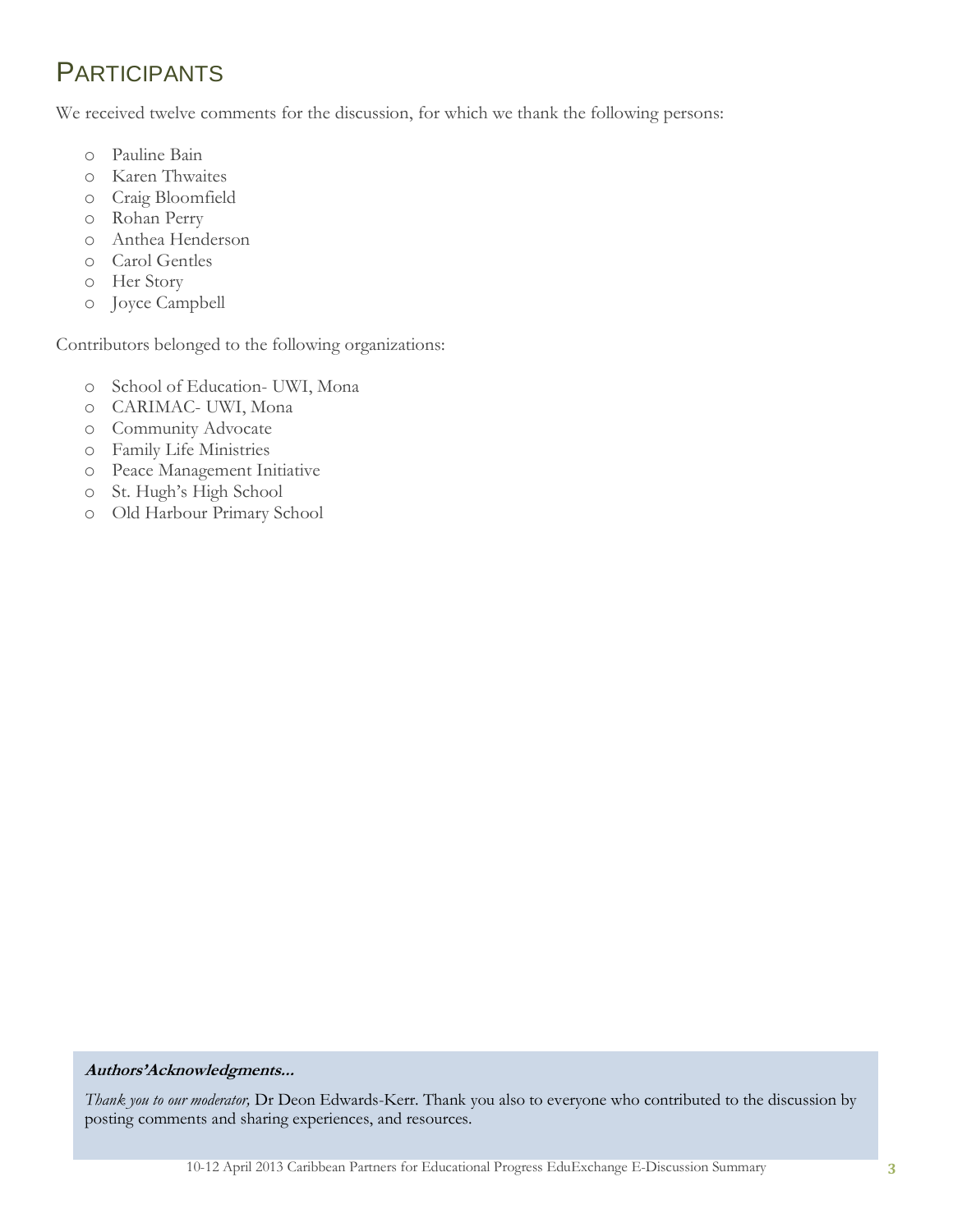# BACKGROUND

School violence occurs when "any member of the school community is subjected to abuse, threatening, intimidating or humiliating behaviour or physical assault from a student, teacher, or staff member".<sup>1</sup> In Jamaica, previous research found that almost 90 percent of students in 11 Kingston based schools were worried about school violence. Their concern was justified as the survey found that 21 percent of the students had attacked teachers or staff, and 22 percent had suffered violence from other students (Gardner, Powell, Thomas & Millard, 2003)".<sup>2</sup> Approximately 75 percent of the surveyed students believed they would be "picked on" more if they were reluctant to fight, despite the findings that 89% thought it generally wrong to hit other people (Gardner et al., 2003). The magnitude of the problem is evinced by recent statistics released by the Ministry of Education that showed that in the  $2011 - 2012$  academic year, there were 1288 reported incidents of violence in Jamaican schools including "915 fights, 160 robberies and three murders" $3$ 

When it comes to violence in schools both educators and policy makers cringe. They do so, because the idea that children and young people could be involved in violent crime still seems farfetched to many, but also because school ought to be a 'safe haven'. However, schools are no longer seen as a safe place where parents can feel comfortable knowing that their children are far from violence.

In Jamaica, the antecedents of school violence are multiple and complex, one key factor is the dysfunctional social relations existing in many communities - 'community violence' influences what goes into schools – children and young people take with them ways of being what they see modeled in their communities, ways of dealing with conflict, ways to defend and protect themselves.

The idea that the 'community' will protect the school is no longer universal, furthermore the idea that the community will protect and care for students can longer be taken for granted. Lifestyles and 'ways of being' in some communities socialize some young people into violent norms, and, the ways in which some schools respond to the situations reinforce these behaviours rather than mitigate.

> Dr. Deon Edwards-Kerr *School of Education,UWI, Mona*



Fig. 1: Jamaican High School Students

As Dr. Deon Edwards-Kerr pointed out, "violence in schools did not start in schools, it is an import, and over the years we have accepted it as a natural part of schooling - climate and culture" (Dr. Deon Edwards-Kerr, 2013). The issue of school violence has normalized over time and in schools; result in institutions paying more attention to right behaviours than understanding the underlying factors that cause violence in schools.

 $\overline{a}$ <sup>1</sup>[http://www.unicef.org/lac/spbarbados/Implementation/CP/Regional/shoolbasedviolence\\_2007\\_iadb.pdf](http://www.unicef.org/lac/spbarbados/Implementation/CP/Regional/shoolbasedviolence_2007_iadb.pdf)

<sup>2</sup> <http://www.scielosp.org/pdf/rpsp/v14n2/a04v14n2>

<sup>3</sup> <http://www.jamaicaobserver.com/news/School-violence-focus----Education-ministry-to-implement-measures-starting-summer>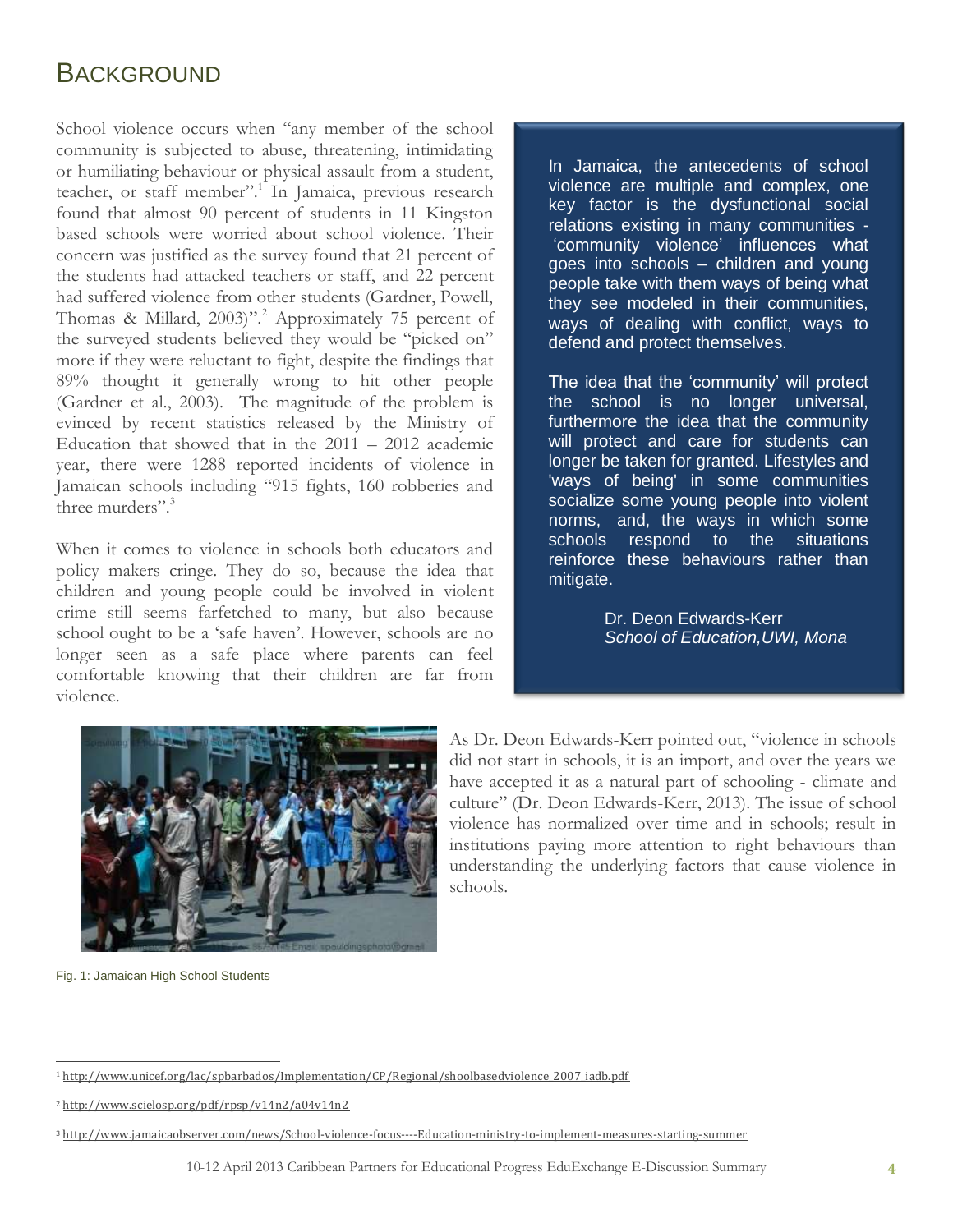# FACTORS CONTRIBUTING TO SCHOOL VIOLENCE

Discussants agreed that violence in schools mirror violence within communities. Dr. Edwards – Kerr advanced the critical perspective that takes seriously the interaction between students and their contexts. In this case, the school and the community are key social contexts which shape the identities of students through a variety of intersecting relationships. They noted that school violence results from familial, societal and educational factors, which are outlined below:

*"In a modern, western, collective society where youth and adults have grown numb to violence, be it verbal, emotional, or physical, many educators today enter their schools with a deep-seated, justifiable trepidation as they are not only ill-equipped in terms of their professional expertise relative to violence (which is understandable as few of us began our careers with challenges in mind), but we also live in a general environment of fear". (Craig Broomfield, 2013)*

# HOME/FAMILIAL

- "Dysfunctional social interaction between community members.
- Violence is seen as the approach to dealing with conflict".

#### **SOCIETAL**

Societal factors such as crime and violence in the wider society help to perpetuate the incidence of and numbness to violence. These factors include:

- The perceived return from criminal activity outweighs the legitimate returns of education coupled with perceived improbability of arrests and sanctions.
- Criminal activity is linked to survival as it is "sometimes the only avenue for one to provide a meal for themselves or family". (Karen Thwaites, 2013)
- Youngsters and people in general, are readily hostile because of general incivility
- Youths' perception that they need to "stand-up" for themselves
- "The media plays a crucial role in providing entertainment that is marred with violence". ". (Anthea Edalere-Henderson, 2013)

# SCHOOL/ EDUCATIONAL

• The response to violent behaviour by school administrators and teachers tend to reinforce this behaviour than mitigate it.

# Lack of proper administration and policies in schools

10-12 April 2013 Caribbean Partners for Educational Progress EduExchange E-Discussion Summary **5** Lack of "the necessary emotional support necessary for students from communities plagued by violence or who see violence as a means of conflict resolution" (Dr. Deon Edwards-Kerr, 2013).

# Issues Observed

#### *National Level*

- Existing law and policies are not uniformly enforced
- New policies and laws are needed
- Improvement of teacher skills in identifying and addressing schoolrelated gender-based violence (SRGBV)
- Guidance counsellors need to strengthen their counselling skills
- Develop and/or strengthen SRGBV response systems *Community Level*
- Parents lack effective parenting skills
- Churches are not responsive to the needs of children, especially boys
- Social services at the community level are fragmented

# *Individual Level*

- Violence is seen as normal
- There is evidence of harmful gender scripting.
- Lack of male role models
- School is seen as irrelevant
- Children are unaware of their rights
- Children have limited opportunity to build healthy relationships.

Source: Assessment Report of the Safe School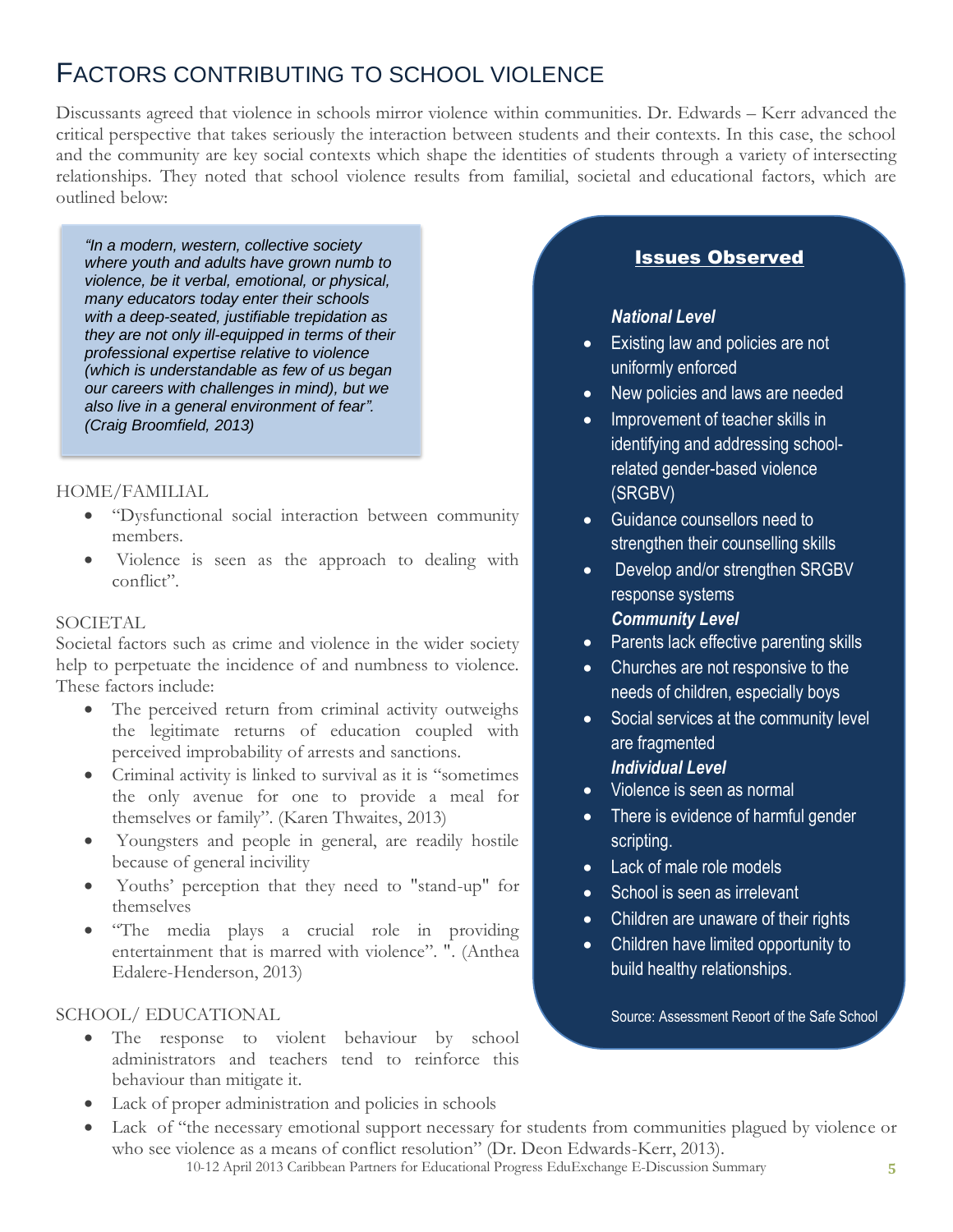- Teachers are not adequately trained to understand the underlying factors and deal with violence.
- Many times violent exchange between students is not treated with urgency or the necessary diplomacy by teachers.

# **STRATEGIES**

Dr. Edwards Kerr pointed out and the discussion highlighted that there is a "need to understand that it is the responsibility of the adults to ensure that our students are rightly trained and also to identify those at risk from an early age" (Dr. Deon Edwards-Kerr, 2013). The discussion also revealed that the numbness to violence may be a significant contributor and key to school violence reduction. As discussants indicated, school violence is not instantaneous and ought to be addressed early. A key part of doing this is dispelling the numbness to violence, hence unhealthy exchanges among students and other warning signs would receive the requisite intervention before issues escalate. Another key element referenced in discussion is socialization from the home and external agents including the school. The popular phrase, 'children live what they learn' is an accurate one that must be headed as the adults in their lives take care in modelling the behaviours that they expect to see.

Discussants identified strategies that would target the home, community and school factors to achieve a satisfying change in the incidence of violence in schools.

# **Home/ Familial**

The family is considered as the best avenue for change (Anthea Edalere-Henderson, 2013).

 It must be understood that each child is different and therefore training and nurturing must be done with this in mind.

*Instilling Discipline*

- Parents and guardians should try to inculcate right behaviour by giving rewards for good behaviour and outcomes
- Violence as a means of discipline or to curve right behaviour should be eliminated as this only intensifies the situation. ( Carol Gentles, 2013)
- Authority figures should set the right example for children to follow and build good relationships with them.

# **Community**

The community play a vital role in combating violence in schools and the society in general. According to Joyce Campbell (2013), community support and the implementation of different programmes and facilities can help to alleviate this problem. The following strategies can help to mitigate against community factors that contribute to the incidence of school violence:

- Health Care Facilities
- Home Work Centres
- Skills Training
- Counselling facilities for persons who need proper direction and assistance
- Recreational facilities that enable community members, can engage in physical activities such as sports and exercise.
- Mentorship programmes focused on emotional literacy and promoting positive values, attitudes and behaviours.
- Skills training
- Rehabilitation within the community
- The use of Restorative Justice /Mediation to solve conflicts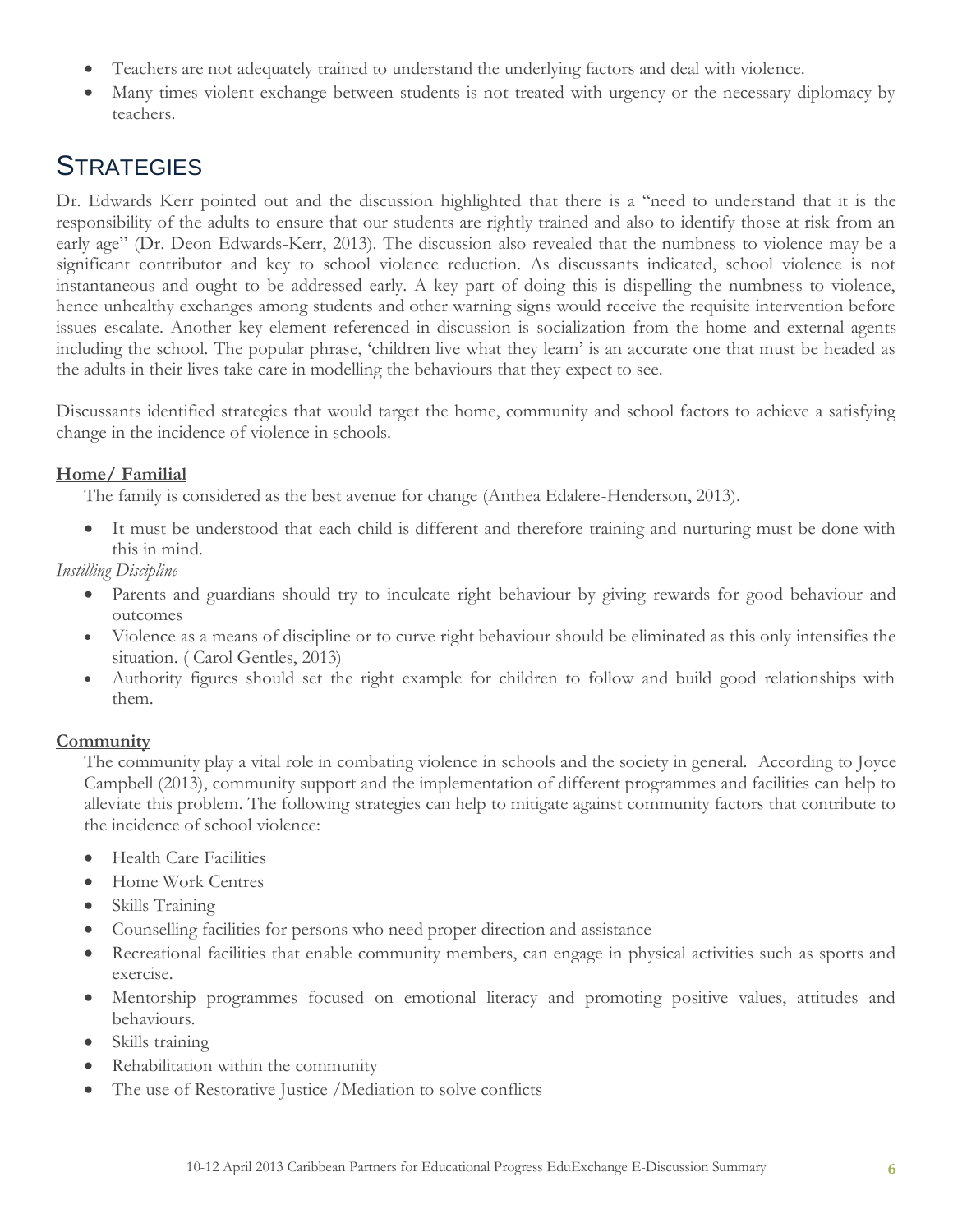# **School**

It is believed that a variety of expediencies should be used at all levels of the education system and involves teachers, administrators and students. Discussants suggested the following strategies:

- *Professional development* 
	- Sessions in the form of workshops, seminars and accredited training programmes, which would:
		- $\triangleright$  Assist teachers in identifying students who are likely to be violent
		- Promote awareness of available assistance within and external to the school community.
		- $\triangleright$  Provide an opportunity to share the successes and difficulties faced when dealing with school violence.
- *Improve Teacher – student relations*.
	- o Teachers should express more care and concern toward their students and build healthy relationships with them.
	- o School personnel should be role models for right behaviour
	- o School personnel should refrain from the use of violence to curve same.
- *Prevention and Early Intervention*
	- o "The inclusion of a psychologist to do triage and referrals before a problem student crosses the border". ( Craig Broomfield, 2013)
	- o Reducing unhealthy exchanges between students before it escalates.
	- o A system that enable quick identification and intervention on acts of violence within schools.
	- o Identifying students who exhibit violent behaviours from an early age (pre-school years)
	- o Installing professional security forces in schools as students will most likely have respect for the highest authority
	- o Ensuring that proper infrastructure, policies and a robust security system are in place
	- o Identifying students who exhibit violent behaviours from an early age (pre-school years)
- *Crisis Management*
	- o Identifying roles and promoting collaborative effort between the security forces and the school administrators (school resource officers, guidance counsellor and principal) in combating violence.
	- o Promoting peer support amongst both teachers and students to mitigate against effect of violence.

# **Other strategies include:**

- Placing students who have a violent history in a special institution. (Rohan Perry, 2013).
- Increasing the time allotted to Guidance Counselors so that they play an active role in the students' life. (Pauline Bain, 2013)
- Ensuring that the Guidance and Counselling and Health and Family Life Education material available and issued to students.
- Teaching and learning should facilitate team-effort rather than competitive approaches.

The critical incident management plan proposed some strategies that can be used to mitigate violence in school.

Violent activities were grouped accordingly:

- Student fights
- Staff-student fights
- Gang activities within school communities

The following strategies were deemed necessary to assist in mitigating violence in schools:

- There should be regular review of school rules to ensure that students understand what is expected of them.
- Implement a violence protection programme
- Conduct frequent searches for weapons and other instruments that can be used to inflict arm.
- Encourage moral, values and attitudes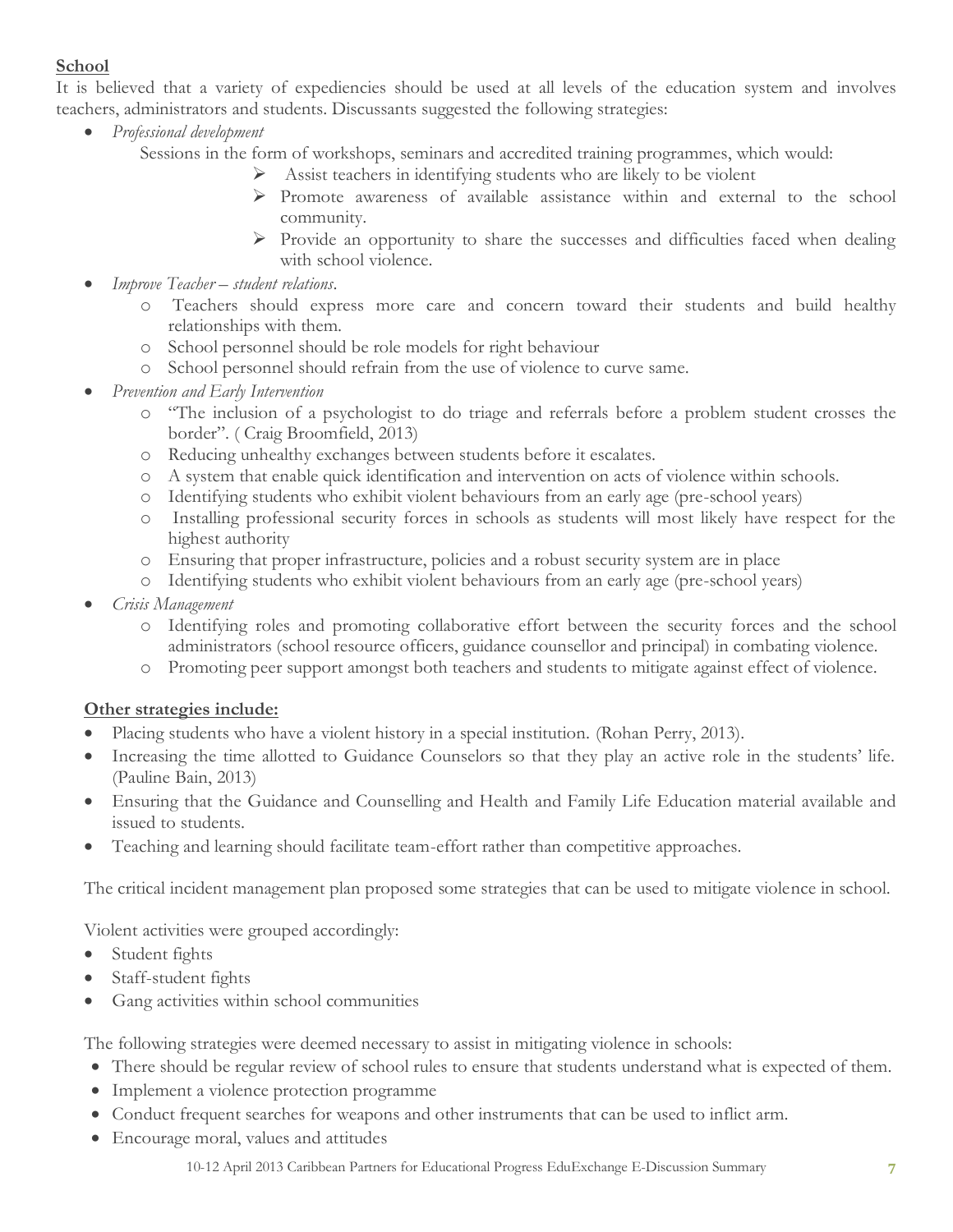- There should be strong disciplinary procedures to curtail gang activity within schools
- The police force should be utilized to assist with having dialogue with gang members (Source: [Ministry of Education, Jamaica\)](http://jamaica.kdid.org/groups/eduexchange-questioning-school-violence-jamaican-schoolsa-critical-perspective/guidelines-dev)

As Joyce Campbell noted the availability of resources is very crucial to the implementation and effectiveness of these strategies shared.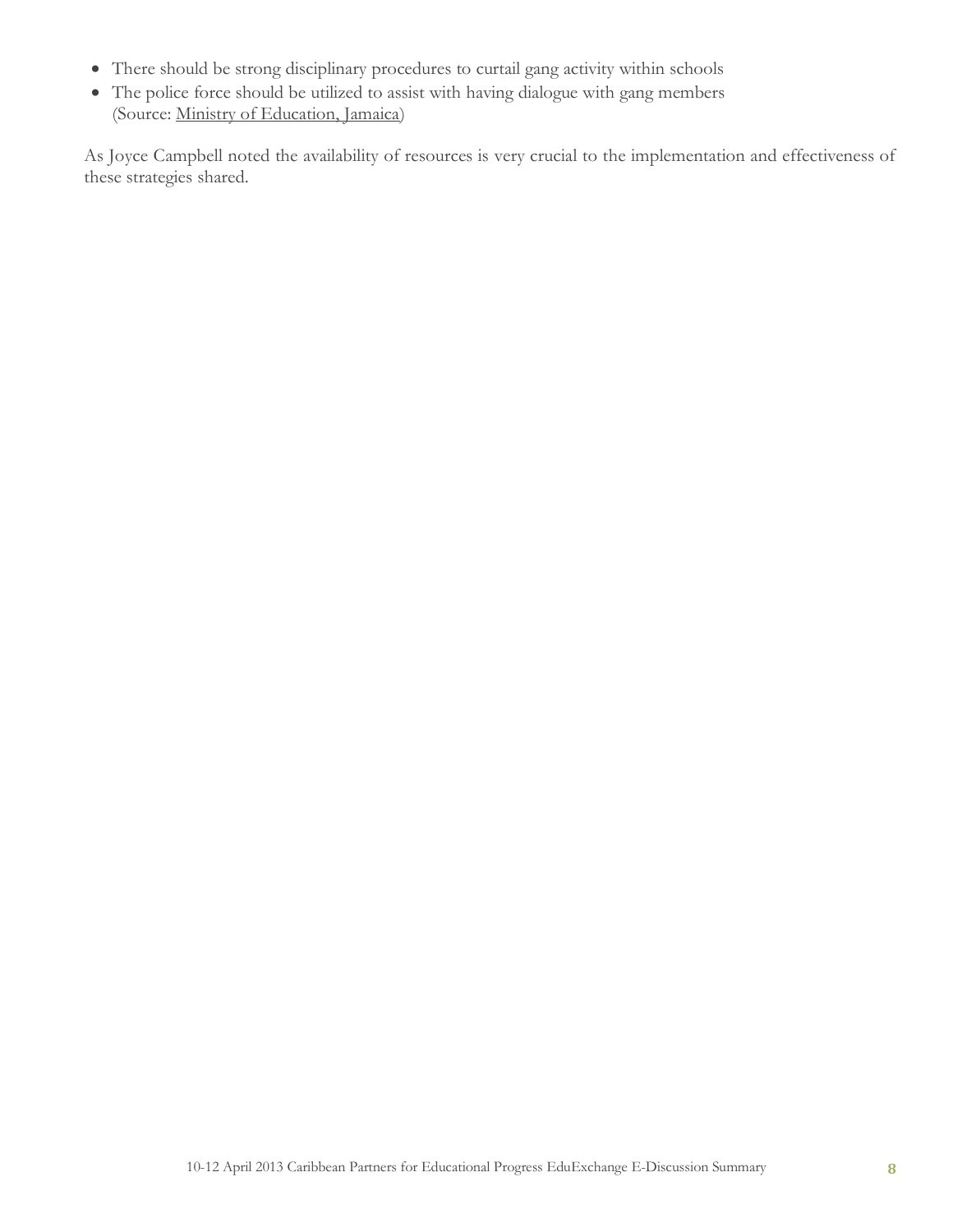#### **Creating Safe Places for Learning in Schools Project** Time period: 2007- 2010

Primary Objective(s):to equip school-based professionals, primary caregivers and students to better manage anger and mitigate conflict and violence, create a safer school environment and promote child rights and responsibilities

Target Group: 30 schools in Kingston, St Catherine and St James.

#### Activities:

- Dispute Resolution Foundation worked with students, school-based professionals and parents on fostering anger management, conflict resolution and mediation strategies in schools to reduce violence
- Teachers were trained in conflict resolution and anger management techniques
- Live dramatic production in schools entitled Curfew that tackles the issues of violence and conflict resolution that was executed and accompanied by small group discussions.
- Sensitized school-based professional, students and parents on child rights and responsibilities.

Implementing organization: Ministry of Education, Dispute Resolution Foundation & the Violence Prevention Clinic at the UWI

#### **Peace and Love in Schools (PALS)** Started in1992

Primary Objective(s): reduce the levels of violence in the society and foster greater respect for life and breaking cycles of violence.

Target group: Primary and selected high schools throughout Jamaica

#### Activities:

- Conflict Resolution curriculum is incorporated into primary education
- Ongoing training sessions through the use of workbooks which focuses on Community Building, Anger Management, Rules for Making Peace, Effective Communication and Perception Skills
- Trained individuals are equipped to go out and train others to use the right techniques for conflict resolutions
- Parent and community outreach sessions are also done in an attempt to sensitize the wider community to the problems facing our youngsters.

Implementing organization: The Jamaica Gleaner

## **Change From Within Programme (PALS)** Started in1994

Primary Objective(s): to build self-esteem among all stakeholders, thereby reducing anti-social behaviours and fostering school involvement.

Target group: Selected School across Jamaica

Activities:

- Professional development workshops to assist teachers and administrators to improve leadership skills.
- **IVERTHIP Mentorship programme that involves** teachers mentoring students, teachers mentoring teachers and students mentoring students.
- Identifying students interests and use it to motivate them to participate in different activities.
- Circle of friends to share experiences, ideas and to identify strategies to improve leadership skills.

Implementing organization: The University of the West Indies, Faculty of Humanities and Education

#### **Safe Schools Programme** Started in 2004

Primary Objective(s): Decrease school violence in at-risk schools

Target group: 89 troubled institutions in the parishes of St James, St Ann, St Elizabeth, Kingston and St Andrew

#### Activities:

- Members of the Jamaica Constabulary Force are trained as School Resource Officers (SRO).
- SROs mentor and assist in dealing with disputes that may arise on the school compound
- SROs work with the school administration to identify and monitor areas on school compounds that pose potential dangers to students.
- Each institution is required to plan and implement school specific safety measures to achieve violence prevention and reduction targets.

Implementing organization: Ministry of National Security, Ministry of Education, Ministry of Health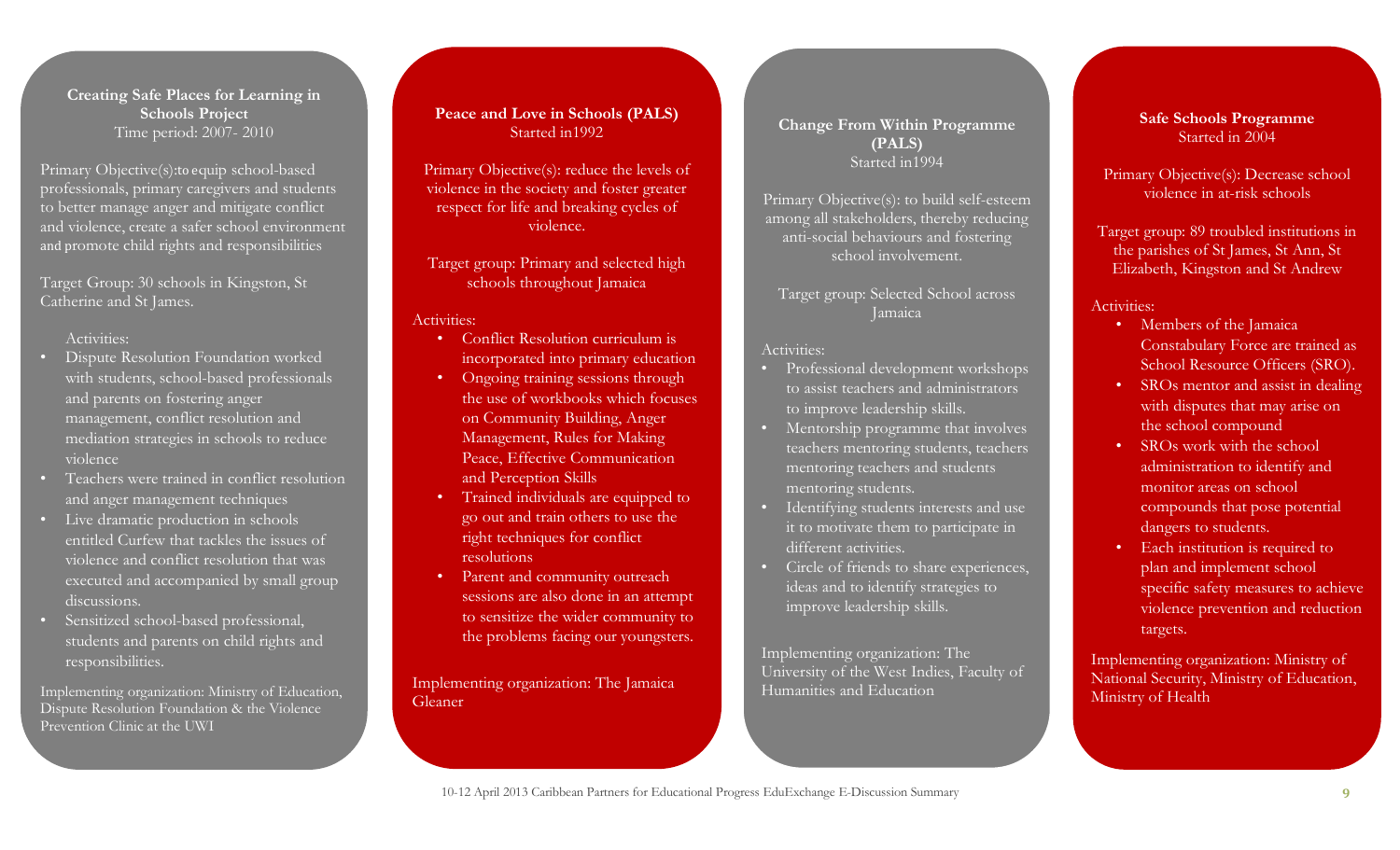# RELATED RESOURCES

## **Benbenishty, R. & Astor, R.A. (2008). School violence in international context: A call for global collaboration in research and prevention. International Journal of Violence and School, 7.**

This paper discusses the potential contributions of international and cross-cultural perspectives. We list a range of questions and issues that should be addressed by international studies. We then propose an international collaborative study of school violence across the world that can address these issues. Finally we make recommendations for a conceptual and methodological framework to design an international monitoring system for school violence.

# **Carroll, B. R. (n.d.).The Effects of School Violence and Crime on Academic Achievement. Available from [http://www.davidson.edu/academic/economics/Student%20Research%20Papers/Brandon%20Carroll%](http://www.davidson.edu/academic/economics/Student%20Research%20Papers/Brandon%20Carroll%20paper.pdf) [20paper.pdf](http://www.davidson.edu/academic/economics/Student%20Research%20Papers/Brandon%20Carroll%20paper.pdf)**

This paper tests the effect of criminal and violent acts in North Carolina public middle schools on the academic performance levels of 8th graders, controlling for a variety of relevant factors. Results confirm that these incidents lower academic achievement, as measured by the percentage of students at or above grade level on N.C. 8th Grade Math and Reading End-of-Grade tests; the first incidents are more disruptive to achievement than later incidents; and the relationship is small in magnitude but statistically significant. Specifically, the average marginal influence of one more incident of crime or violence is a 0.138 decrease in Math scores and a 0.143 decrease in Verbal scores; these findings were also strongly inelastic. The paper directs future research to determine if these effects compound over time and to create education policy around them so as to produce a more efficient public sector.

#### **Erik, A. (2007). School-based violence prevention. Inter-American Development Bank: Sustainable Development Department. Available from <http://idbdocs.iadb.org/wsdocs/getdocument.aspx?docnum=911739>**

School is one of the most important socializing environments for children, since it is where they spend a great deal of time interacting with teachers and peers. However, the persistent spillover of community socioeconomic conditions and violence means that schools and their surroundings are no longer protected places, but share in the day-to-day violence of the urban space (Abramovay, 2002; Gottfredson, 2001). As a result, school violence has increased correspondingly.

# **Gardner, J. M.; Powell, C. A., Thomas, J.A. & Millard, D. (2003). Perceptions and experiences of violence among secondary school students in urban Jamaica. Pan Am J Public Health 14(2). Available from <http://www.scielosp.org/pdf/rpsp/v14n2/a04v14n2>**

Seventy-five percent of the students thought that someone who was reluctant to fight would be "picked on" more, 89% thought it generally wrong to hit other people, and 91% thought it wrong to insult other people. Eighty-four percent knew of students who carried knives or blades from such items as a scalpel or a utility knife to school, and 89% were worried about violence at school. Thirty-three percent had been victims of violence, and 60% had a family member who had been a victim of violence. Eighty-two percent thought that violent television shows could increase aggressive behavior. Factor analysis of selected responses was carried out, yielding **five factors: neighborhood violence, school violence, perceptions of acceptable behaviors, level of concern about violence, and general experiences and perceptions of violence.** The factors varied with gender, age, grade level, socioeconomic status, and school type. These results will help focus interventions aimed at reducing violence, provide a baseline for later comparisons of perceptions and experiences of violence, and offer a basis for comparing the experiences of young people in urban Jamaica with those of young persons elsewhere.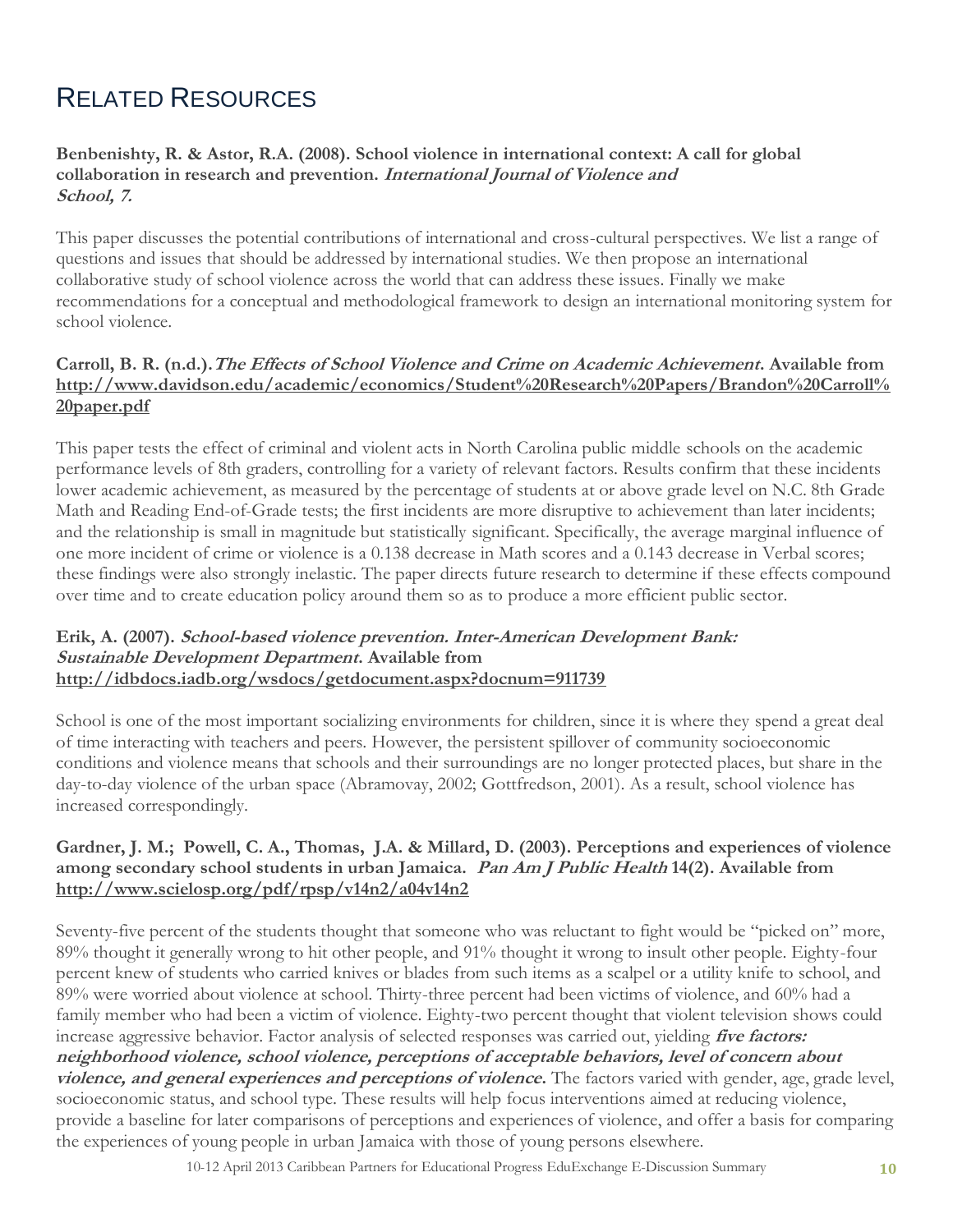#### **Ministry of Education and Youth. (2007).Guidelines for Developing a Critical Incident Management Plan for a Safe School Environment. Available from [http://jamaica.kdid.org/groups/eduexchange](http://jamaica.kdid.org/groups/eduexchange-questioning-school-violence-jamaican-schoolsa-critical-perspective/safe-school-pr)[questioning-school-violence-jamaican-schoolsa-critical-perspective/safe-school-pr.](http://jamaica.kdid.org/groups/eduexchange-questioning-school-violence-jamaican-schoolsa-critical-perspective/safe-school-pr)**

This manual was created by the Jamaica's Ministry of Education to guide schools to respond to a wide range of critical incidences and includes prevention as well as response strategies. Violence and aggression continue to be the major causes of trauma within some schools, as a small, yet significant number of students become involved in gang rivalry; drug trafficking, drug use, drug abuse and fights, sometimes with deadly weapons. These incidents usually result in violent acts that are sometimes fatal, affecting the entire school community and causing major disruptions.

#### **Ministry of Education Jamaica. (2007 – 2010). An evaluation of the Create Safe Places for Learning in Schools Project. UNICEF. Available from**  [http://www.unicef.org/evaldatabase/files/2011\\_Jamaica\\_-\\_CSPL\\_EVALUATION\\_ FINAL.pdf](http://www.unicef.org/evaldatabase/files/2011_Jamaica_-_CSPL_EVALUATION_%20FINAL.pdf)

Jamaica is one of the most violent societies in the world and as a consequence Jamaican schoolchildren, especially those living in what are often referred to as 'inner-city' communities are highly exposed to violent acts, including stabbing, shooting and sexual assault. Many studies in recent years have reported the high percentage of Jamaican children that have witnessed a murder or seen a dead body in mainly the Kingston Metropolitan, St James and St Catherine areas, where a multiplicity of criminal gangs control whole communities. This increasing phenomenon is numbing the senses of Jamaican children to violence and in turn bringing about both a fear and an acceptance of violence as a way to resolve conflicts. Jamaican children have therefore been seen playing next to and eating food in close proximity to newly murdered corpses, demonstrating inappropriate social responses to this kind of trauma. There is no doubt that exposure to violence among Jamaican youth is a public health crisis that is thwarting the efforts of parents and educators to positively mold and shape the attitudes and behaviours of young people and divert them away from violence. The CSPL Project was piloted in 30 schools between July 2007 and December 2010 and was a collaboration of the Ministry of Education, (MOE), the Dispute Resolution Foundation (DRF) and the Violence Prevention Clinic in the University of the West Indies (VPC). From the total target school population of 33,445, 41% (13,571) of students were exposed to the CSPL project. Some students were selected based on their teacher's perceived risk of them, while some schools applied a universal approach to project implementation in their classes. This report presents the findings of the project's evaluation.

## **Sacco, F. C. & Twemlow, S.W. (1997, June). School Violence Reduction: A model Jamaican Secondary School Program. Community Mental Health Journal, 33(3).**

The Montego Bay Secondary School Project presents an example of how violence reduction can be achieved using almost no physical resources, and the special effect called 'Bruno Effect', created by one Jamaican police officer with the consultation of a psychodynamically led training and intervention team. The 'Bruno Effect' resulted in a dramatic reduction in the number of physical attacks from an observed 5 fights per day (3 out of 5 involved knives and cutting) to 1 per week. The violence rate returned to its former level as soon as 'Bruno' left the school. The dramatic violence reduction appears related to establishing an adult protective shield. The results stem from the unique personality of the adult protector as well as a combination of the special role of the police and the outside intervention team.

## **USAID. (2005). Safe School Program: Jamaica Assessment Report. Available from http://pdf.usaid.gov/pdf\_docs/PNADD898.pdf2005**

This report presents the findings of an assessment aimed at:

- Assess existing programs for their capacity to address SRGBV;
- Understand the nature of SRGBV in Jamaica; and